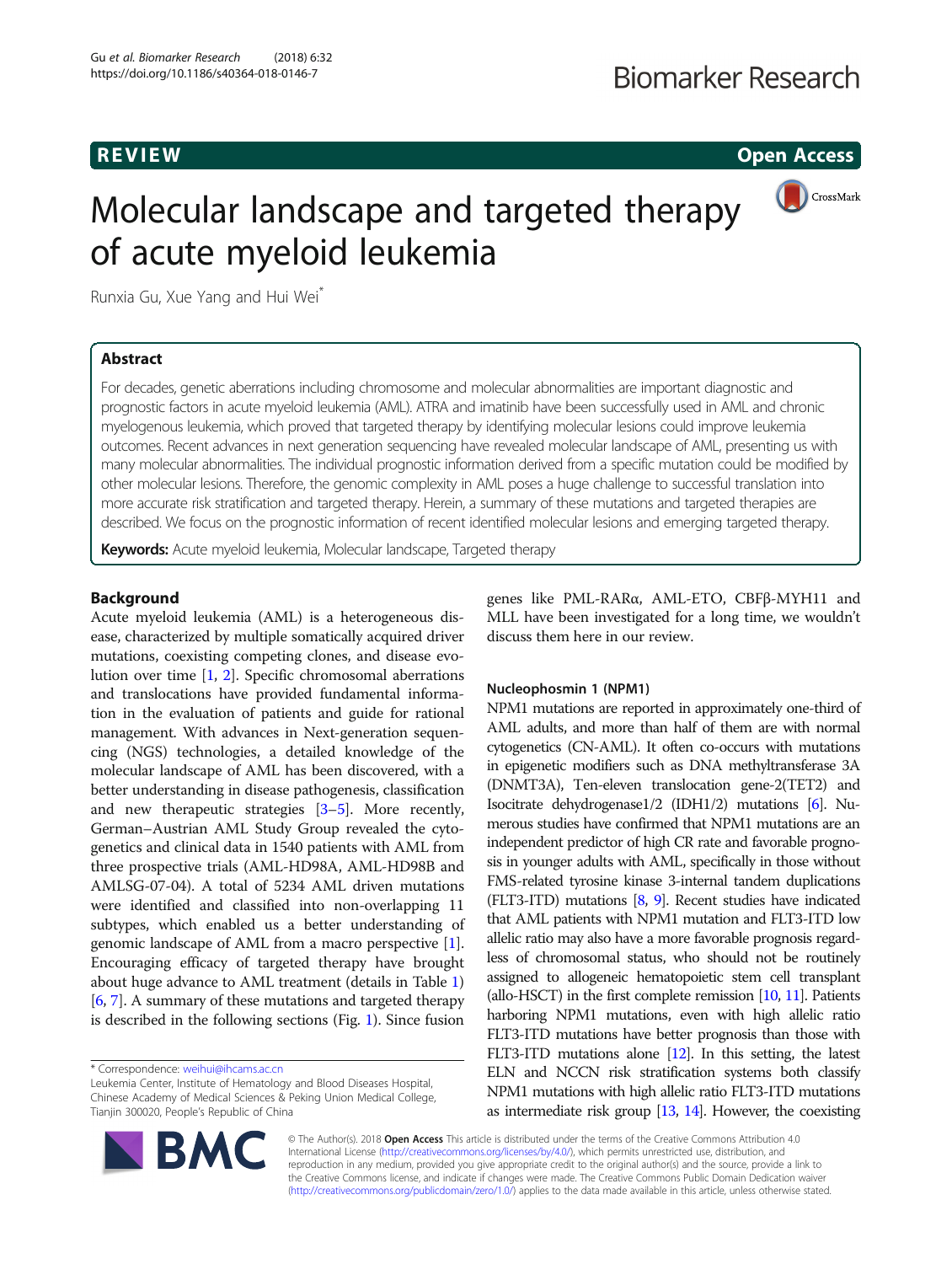<span id="page-1-0"></span>

|  |  | Table 1 therapeutic targeting of individual AML mutations |
|--|--|-----------------------------------------------------------|
|  |  |                                                           |

| Mutation      | Therapeutic target | Inhibitors (phase of clinical trials)                                                                                                                                                    |
|---------------|--------------------|------------------------------------------------------------------------------------------------------------------------------------------------------------------------------------------|
| FLT3          | FLT3               | FLT3 tyrosine kinase inhibitors: sorafenib (III), midostaurin (approved),<br>quizartinib (III), crenolanib (III), gilteritinib (III), lestaurtinib (III)<br>Other TKIs: ponatinib (I/II) |
| <b>IDH1/2</b> | IDH1               | Ivosidenib (approved), IDH-305(I), BAY1436032(I),<br>FT-2102(I/II), AG-881(I)                                                                                                            |
|               | IDH <sub>2</sub>   | Enasidenib (approved), AG-881(I)                                                                                                                                                         |
|               | $BCL-2$            | venetoclax (III)                                                                                                                                                                         |
| KIT           | KIT                | TKIs: imatinib, dasatinib (III), ponatinib                                                                                                                                               |
|               |                    | sorafenib, sunitinib, quizartinib                                                                                                                                                        |
| <b>TP53</b>   | <b>TP53</b>        | PANDAS                                                                                                                                                                                   |
|               | BCL-2              | venetoclax                                                                                                                                                                               |
|               | MDM <sub>2</sub>   | MDM2 inhibitors: RG7112 (I)                                                                                                                                                              |
|               | Others             | decitabine                                                                                                                                                                               |
| SF3B1         | SF3b complex       | H3B-8800 (I)                                                                                                                                                                             |

MDM2 mouse double minute 2 homolog, SF3B1 splicing factor 3B subunit 1

DNMT3A and FLT3-ITD mutations may predict the worst prognosis among AML patients with NPM1 mutation [\[1](#page-5-0), [15\]](#page-5-0). It remains confirmed whether high NPM1-mutant allele burden at diagnosis predicts unfavorable outcomes in large prospective cohorts [\[16\]](#page-5-0). In elderly patients, NPM1 mutations are associated with a better CR rate, the prognosis of which has not been systematically confirmed. Most trials showed older CN-AML patients with NPM1 mutations have favorable treatment response and survival rate, while the prognosis of them is inferior to younger patients on the whole [\[17](#page-5-0), [18\]](#page-5-0). However, several researches did not find favorable outcome of NPM1 mutation in older patients. Which may be related to different treatment regimens [\[19\]](#page-5-0). As for therapies, in the E1900 trial, patients with NPM1 mutant AML exposed to high dose daunorubicin (90 mg/m<sup>2</sup>) derived an increase in median overall survival (OS) compared with Standard dose daunorubicin (45 mg/m<sup>2</sup>) therapy

(16.9 m vs 75.9 m) [\[20](#page-5-0)]. Besides, whether patients with NPM1 mutation will benefit from all-trans retinoic acid or arsenic acid treatment remains further discussion [[21,](#page-5-0) [22\]](#page-5-0).

#### Signaling and kinase pathway mutations

In addition to mutations in NPM1, mutations leading to aberrant activation and proliferation of cellular signaling pathways, including FLT3, KRAS, NRAS, PTPN11, NF1, and KIT, are present in approximately two-thirds of AML cases.

# $FIT3$

Mutations in FLT3 mostly involves internal tandem duplications within the juxta membrane region (FLT3-ITD) and point mutations in the tyrosine kinase domain (FLT3-TKD). Previous studies have confirmed that, FLT3-ITD mutations are associated with higher relapse rate and poorer overall survival, particularly with a high ratio of mutant allelic



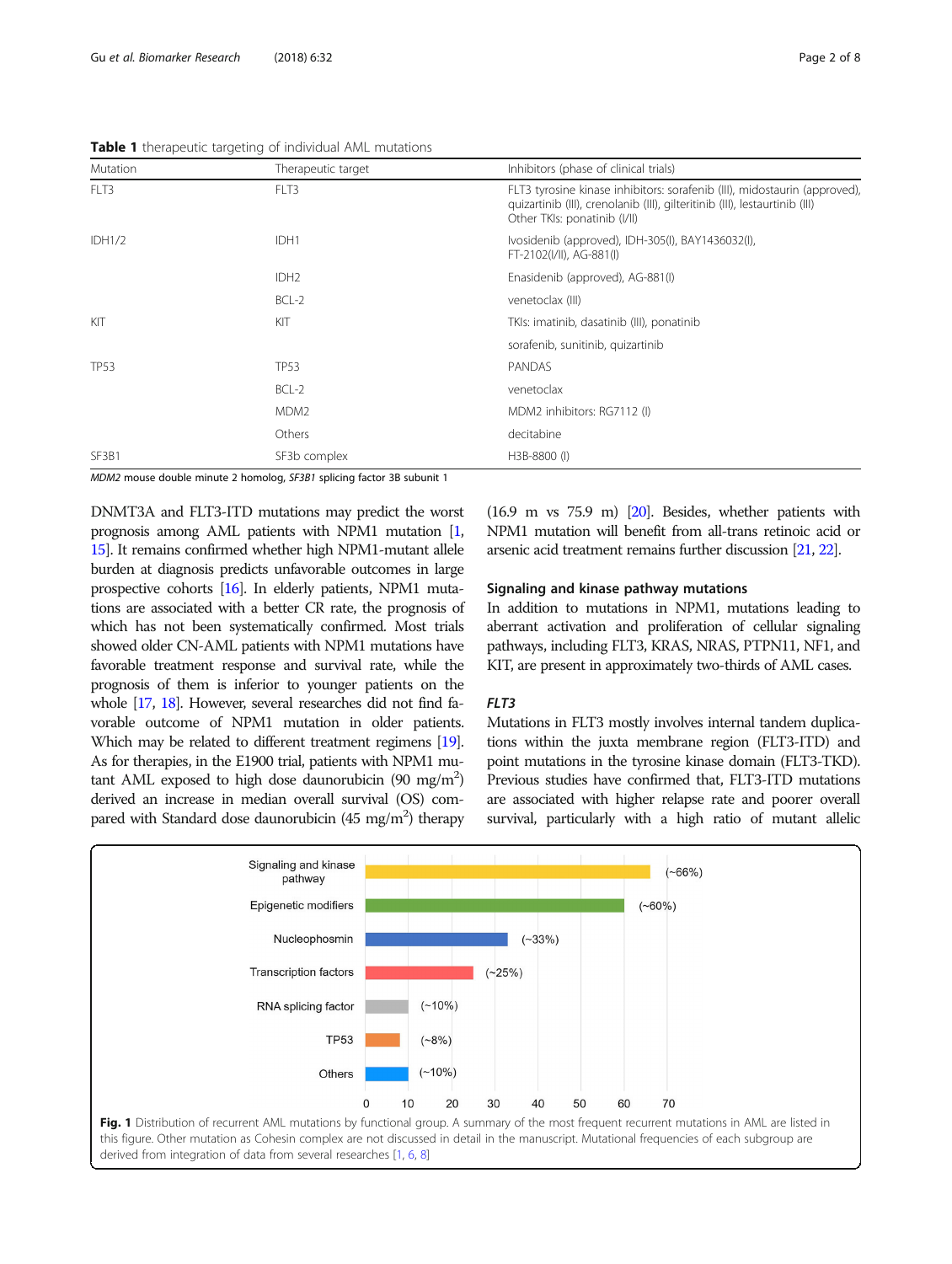burden [[23,](#page-5-0) [24](#page-5-0)]. In recent years, with great efforts in developing protein kinase inhibitors targeting FLT3 mutations the prognosis of patients with FLT3-ITD mutation has been significantly improved. Generally, the first generation of FLT3 inhibitors mainly include sorafenib, sunitinib, midostaurin and lestaurtinib. Because of having broad inhibiting targets besides FLT3-ITD mutation, it may improve the prognosis in AML without FLT3-ITD mutation. A phase II SORMAL clinical trial from Germany demonstrated that sorafenib could improve 3-year EFS in full set of primary AML (40% vs 22%, HR = 0.64,  $n = 267$  [\[25](#page-5-0)]. A phase III international prospective RATIFY study confirmed that, addition of midostaurin to standard induction chemotherapy could significantly increase OS vs placebo among AML adults with FLT3 mutation (median OS of  $74.7$  m vs  $25.6$  m,  $HR = 0.78$ ,  $n = 717$ ) [[26\]](#page-5-0). These results attribute a lot on the approval of midostaurin by FDA in newly diagnoses AML with FLT3-ITD mutation. According to the latest ELN and NCCN guideline for AML, midostaurin combining with chemotherapy was recommended as the first line treatment in adult FLT3 mutated AML [\[13,](#page-5-0) [14](#page-5-0)]. Second-generation small molecule FLT3 inhibitors such as quizartinib (AC-220), crenolanib (CP-868596), and gilteritinib (ASP-2215), have shown potent activity. Overall response for single agent FLT3 kinase inhibitor in treating FLT3-ITD mutated relapsed or refractory (R/R) AML is 40-50% in phase I and II clinical trials [\[27](#page-5-0)–[29](#page-5-0)]. The efficacy of quizartinib was tested in patients with R/R FLT3-ITD mutated AML compared to salvage chemotherapy in a QuANTUM-R Trial. The median OS was 27 weeks and 20.4 weeks for patients treated with quizartinib and salvage chemotherapy, respectively [\[30](#page-6-0)]. It is the first phase III trial to demonstrate improved OS with FLT3 inhibitors in the R/R FLT3-ITD mutated AML setting. Also encouraging, interim study results of a phase I study of the combination of gilteritinib with induction chemotherapy reported an composite complete remission rate of 91.3% in newly diagnosed AML with FLT3-mutation ( $n = 23$ ) [\[31](#page-6-0)]. Adding crenolanib to standard induction chemotherapy in patients with FLT3-mutated AML may be associated with low relapse rate when HSCT is routinely taken. In addition, for the patients did not undergo HSCT, only one (1/7) of them has relapsed, suggesting that standard chemotherapy plus crenolanib may also provide durable remissions without HSCT [\[32](#page-6-0)]. FLT3 inhibitors such as quizartinib and sorafenib target the inactive conformation of the kinase domain and only inhibit FLT3-ITD. Other inhibitors such as crenolanib, gilteritinib, and midostaurin target both the active and inactive conformation and show activity against both FLT3-ITD and TKD mutations [\[33\]](#page-6-0). Currently, several trials have been initiated to investigate the role of FLT3 inhibitors in maintenance therapy, eradiating MRD, and the combination regimen with chemotherapy (NCT02421939, NCT02752035, NCT02927262, NCT0307 0093).

#### Kit

The receptor tyrosine kinase KIT is frequently mutated in Core-binding factor AML (CBF-AML), which is defined by the occurrence of t  $(8;21)$  or inv. $(16)/t$   $(16;16)$ rearrangements. It has been demonstrated that the frequency of inv.(16)/t (16;16) AML in CBF leukemia is higher in Caucasian than in Chinese and Japanese [\[34](#page-6-0)]. The main mutational clusters in CBF-AML are commonly observed in KIT exon 8 and exon 17. It has been reported that mutations in KIT exon 17 or delayed reduction of RUNX1-RUNX1T1 transcripts conferred a higher risk of relapse and inferior OS in AML with t  $(8;21)$  [[35](#page-6-0)]. Recently, several researches confirmed that t (8;21) AML patients with KIT mutations have a lower responsive rate after relapse. The prognostic impact of KIT mutations in inv.(16)/t (16;16) AML remains controversial  $[36]$  $[36]$  $[36]$ . Our recent study found that t  $(8;21)$ AML patients bearing KIT-D816 mutations have lower remission rates than those with wild-type KIT [\[37](#page-6-0)]. Patients with CBF-AML may benefit from high dose Cytarabine  $[38]$  $[38]$  $[38]$ . That is quite different from patients with NPM1 mutation who benefited from escalating dosage of anthracyclines, which have been mentioned above. The CALGB10801 trial indicated that adding multikinase inhibitors with activity against KIT mutations to chemotherapy, like dasatinib, could result in the similar 2 years DFS and OS in CBF-AML patients with kit mutation compared to those without, suggesting that dasatinib might improve the prognosis of in CBF-AML patients with KIT mutations [\[39\]](#page-6-0). Unfortunately, for patients with high-risk CBF-AML in CR1, dasatinib alone failed to prevent relapse due to molecular primary resistance or recurrence. Clinical trials about dasatinib undertaken by Shanghai Ruijin Hospital and our hospitial in China (ChiCRT-IPR-15006862 and NCT03560908) and other centers (NCT00850382) are ongoing.

#### Mutations in transcription factors

Mutations in transcription factors occur in 20- 25% of patients with AML, including myeloid transcription factors, Runt-related transcription factor 1 (RUNX1) and CCAAT/enhancer binding protein α (CEBPA).

#### RUNX1

RUNX1 mutations were reported in 5% to 10% of AML, and more in patients with secondary AML evolving from myelodysplastic syndrome [[40,](#page-6-0) [41](#page-6-0)]. The 2016 revised WHO AML classification system has added mutated RUNX1 as a provisional entity [\[42](#page-6-0)]. Studies have confirmed RUNX1 mutations an independent predictor of poorer prognosis [[40](#page-6-0), [41](#page-6-0)]. Concomitant mutations with ASXL1, SF3B1, SRSF2, PHF6 have been reported to have negative impact on OS, whereas patients with the genotype RUNX1mut/IDH2mut had better clinical outcome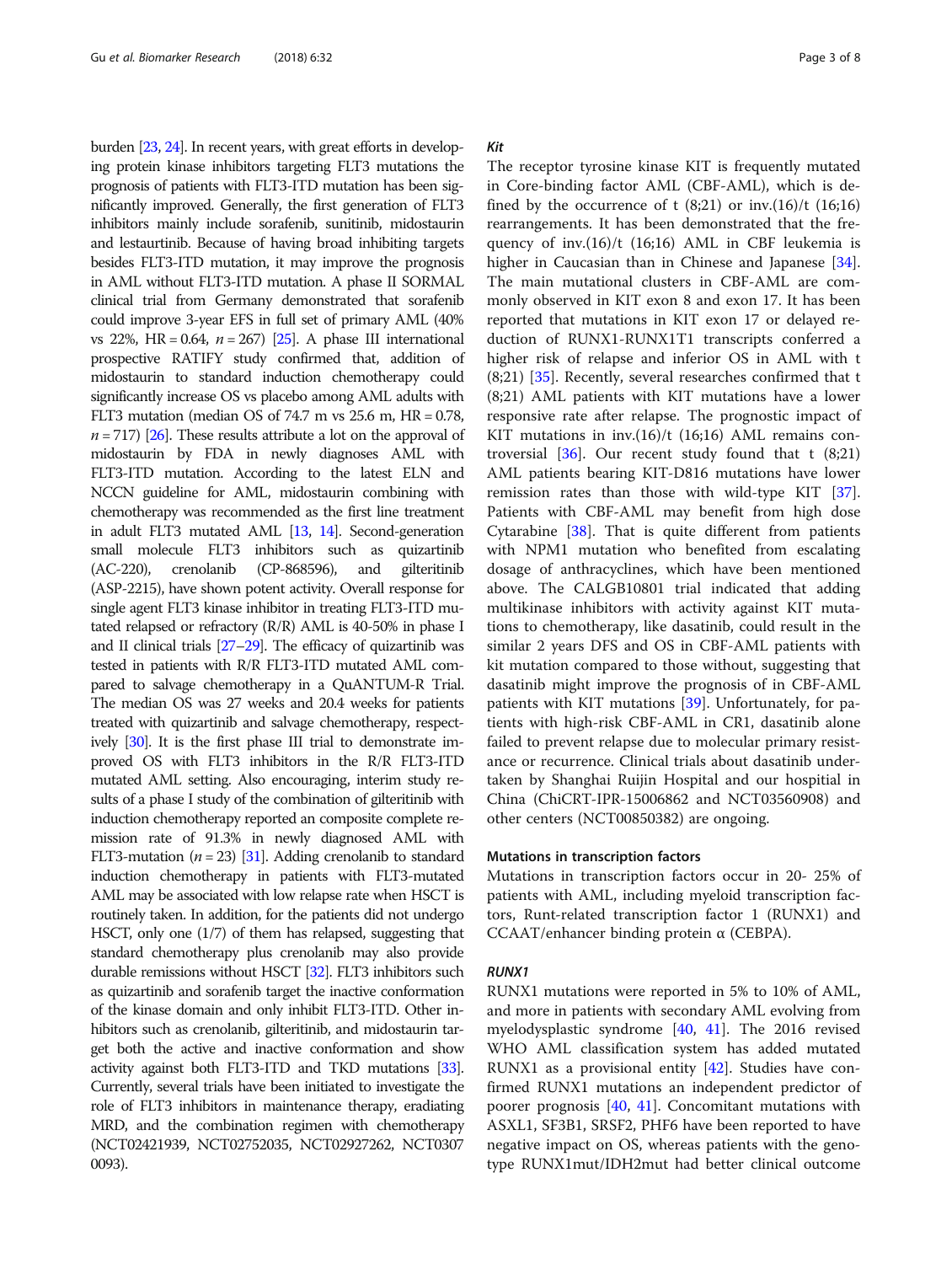[[40\]](#page-6-0). In addition, mutation burden and wild-type allele loss of RUNX1 as well as additional mutations also have impact on prognosis of adult RUNX1-mutated AML. Both wild-type loss and > 1 RUNX1mut showed adverse impact on prognosis compared with 1 RUNX1mut (OS 5 m vs 22 m,  $P = 0.002$ ; 14 m vs 22 m,  $P = 00.048$ ). Concomitant ASXL1 mutation and ≥ 2 additional mutations correlated with shorter OS (10 m vs 18 m,  $P = 0.028$ ; 12 m vs 20 m,  $P = 0.017$  [[43](#page-6-0)].

#### **CERPA**

Mutated CEBPA gene occur in 5-14% of AML patients, mainly in CN-AML, and was related to better prognosis. Recent studies showed that, the favorable impact of mutant CEBPA on prognosis is associated with biallelic mutations [\[44,](#page-6-0) [45\]](#page-6-0). The 2016 revision to the WHO classification system redefined the provisional WHO 2008 entity AML with CEBPA mutations to those with biallelic mutations [\[42](#page-6-0)]. Although the response rate for CEBPA double mutants is up to 90%, with estimated 5 years OS ranging between 50 and 70%, relapse still remains the major cause of treatment failure. The estimated cumulative incidence of relapse (CIR) of CEBPA dm patients after 5 years is up to 58% for intensive chemotherapy [[46\]](#page-6-0). Richard, et al. analyzed 124 AML patients with CEBPA dm who achieved CR1. They found that the relapse-free survival (RFS) was significantly higher in patients receiving HSCT in CR1 compared with chemotherapy, whereas the OS was not different, which might be associated with a high second CR rate after salvage therapy [\[46](#page-6-0)].

# Mutations in epigenetic modifiers: Regulation of DNA methylation and chromatin modification

In recent years, the discovery of epigenetic regulators has provided great insight into the pathogenesis of AML. Mutations in these genes such as IDH1/2, DNMT3A, TET2, Additional sex comb-like 1(ASXL1), and Enhancer of zeste homolog 2(EZH2), which appear to impact on DNA methylation or histone posttranslational modifications, may serve as prognostic markers for risk stratification and therapeutic decision [[47](#page-6-0)–[49\]](#page-6-0).

#### IDH1/2

Mutations in genes encoding IDH1 and IDH2 gene mainly involves IDH1-R132, IDH2-R140, and IDH2-R172, and IDH1 and IDH2 mutations rarely co-occur. IDH1-R132 or IDH2-R140 frequently occur in AML patients with normal cytogenetics and advanced age, with concurrent mutations of NPM1 [\[50\]](#page-6-0). While IDH2-R172 may represent a distinct genomic subgroup, which mutual exclusivity with NPM1 and with a distinct DNA methylation profile [\[51](#page-6-0)]. Experimental evidence demonstrates that IDH1/2 mutation occurs in the origin of clone, which is insufficient to induce leukemic transformation alone. Early data suggested that IDH mutations were associated with adverse prognosis, while recent results from a large cohort suggested that IDH mutations of different sites and additional co-occurring mutations may result in different outcomes [\[2,](#page-5-0) [51\]](#page-6-0). Several evidences showed that IDH1 and IDH2-R172 mutation may predict a worse clinical outcome especially in CN-AML, while the IDH2-R140 concomitant NPM1 mutation may be associated with better prognosis in AML [\[51](#page-6-0)–[53\]](#page-6-0). Clearly, the prognostic impact of IDH1/2 mutations in AML has far been conflicting, and more efforts are needed for further study. Several small molecule inhibitors of IDH (AG-120, IDH-305 and FT-2102 for IDH1; AG-221 for IDH2; AG-881 for IDH1/2) have demonstrated potent preclinical activity, most of which are currently undergoing clinical trials and the early results are promising. The first-in-human phase I/II clinical trial of AG-221 (NCT01915498) for patients with IDH2-mutant advanced hematologic malignancies reported an objective response rate (ORR) of 40.3% (71/176) in R/R AML patients, with 19.3% CR rate and a median response duration of 5.8 months [[54](#page-6-0)]. Interim study results of AG-120 reported an 41.9% ORR, including a 24.0% CR in IDH1-mutant R/R AML  $(n = 179)$  [\[55](#page-6-0)]. Based on its convincing therapeutic effects and great tolerance, ivosidenib (AG-120) and enasidenib (AG-221) had been approved by FDA for treatment in adult patients with R/R IDH1 and IDH2 mutant AML respectively. Studies investigating IDH inhibitors as monotherapy or combination regimen are still ongoing (NCT02632708, NCT02677922, NCT01915498, NCT02577406, NCT02719574, NCT03127 -735, NCT02492737). Moreover, patients with IDH mutations are found to be more responsive to B-cell CLL/lymphoma 2 (BCL-2) inhibitor [\[56](#page-6-0)].

#### DNMT3A, TET2 and ASXL1

Mutations in epigenetic regulators also include DNMT3A, TET2 and ASXL1, namely DTA mutations. These mutations are most common in people harboring age-related clonal hematopoiesis. Nowadays, no consensus has been reached on the prognosis of DNMT3a mutation. Some studies reported its poor prognosis [[57](#page-6-0)], while others failed to find adverse impact [\[58](#page-6-0)]. Current researches suggested that DNMT3a mutation conferred adverse prognosis in AML patients with NPM1 mutation [[59](#page-6-0)]. AML patients harboring NPM1, FLT3-ITD and DNMT3a mutations are associated with the worst prognosis [\[1\]](#page-5-0). Most recently, the latest ELN and NCCN risk stratification systems both classify ASXL1 mutations as adverse-risk AML subtypes. However, ASXL1 mutations should not be used as an adverse prognostic marker if they cooccur with favorable-risk AML subtypes [\[14,](#page-5-0) [60\]](#page-6-0). A recent series of studies demonstrated that, DNMT3A, occurred at a very early stage among genetic abnormalities, possessing a selective proliferative advantage which might be preleukemic events [\[61](#page-6-0)–[63](#page-6-0)].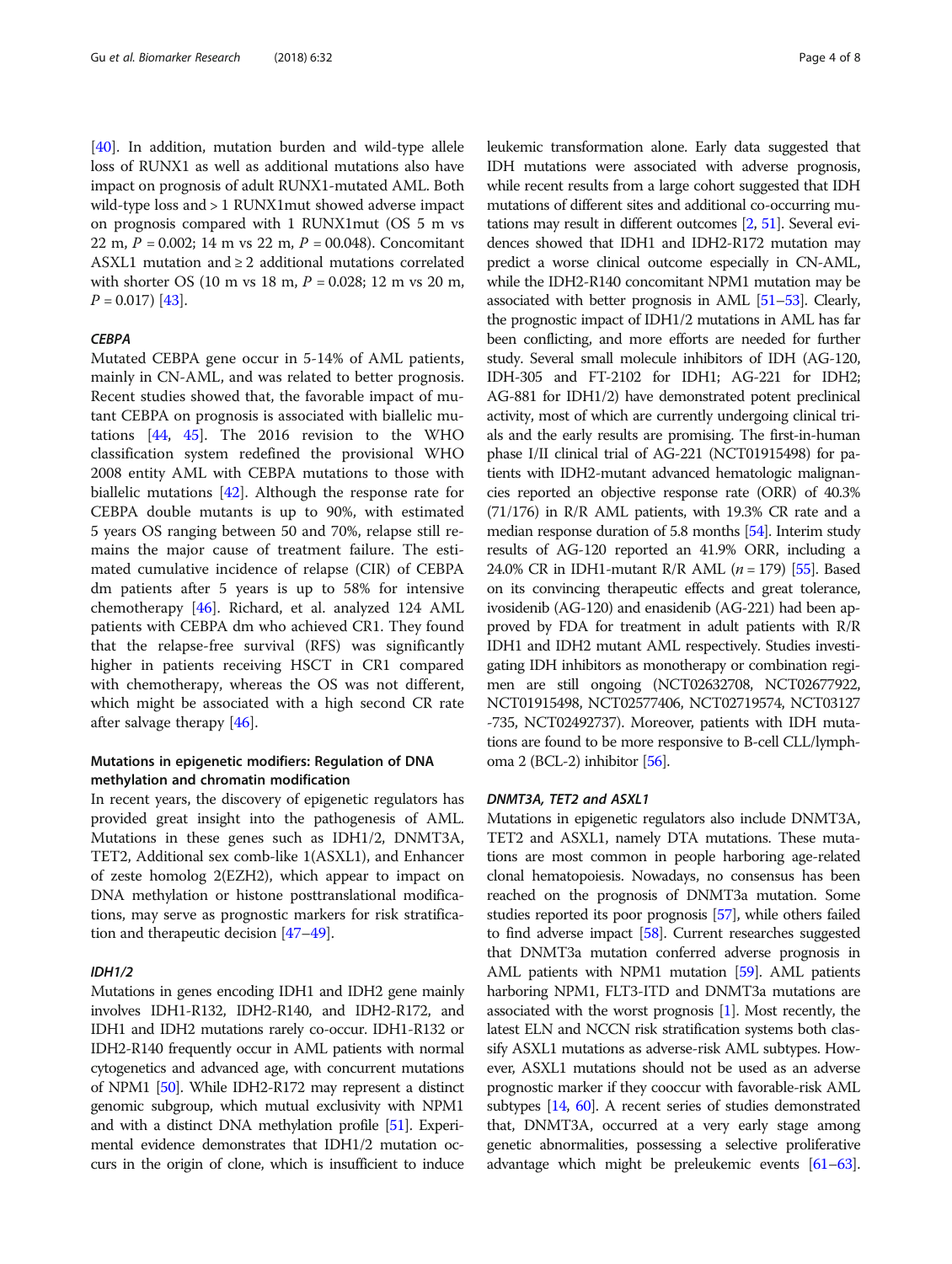And in vivo experiments showed that mutated ASXL1 lowered the threshold of meningioma-1 driven engraftment, although it was insufficient to lead to blood malignancies [[64](#page-6-0)]. Results from a systematic study involving 482 AML patients younger than 65 years old showed that DTA mutations remained detectable even during CR, and the persisting rates were 78.7% for DNMT3A, 54.2% for TET2, and 51.6% for ASXL1. The detection of persistent mutations did not correlate with an increased relapse rate with in a follow up period of 4 years  $(P = 0.29)$  [[65](#page-6-0), [66\]](#page-6-0). But a recent report revealed that the persistence of pre-leukemic mutation including DNMT3a might contribute to the inferior outcome of AML patients. Thus, the role of DNMT3a mutation during CR still needs further investigation [\[67\]](#page-7-0).

# RNA splicing factor mutations RNA splicing factor mutations

Mutations in splicing factors accounts for 10% of AML patients, which are defined by mutations in genes regulating RNA splicing (SF3B1, SRSF2, U2AF1 and ZRSR2). They are likely to cause aberrant splicing, affecting the transcriptome and proteome of cells. Accumulating evidence shows that spliceosome mutations are associated with older age, less proliferative disease, low response rate to standard treatment, and poorer survival [\[68\]](#page-7-0). Recent data suggested that many spliceosome inhibitors showed therapeutic potential in spliceosome mutant cancers. An orally available modulator of SF3b complex, H3B-8800, exhibits therapeutic potential of splicing modulation in spliceosome-mutant cancers in preclinical studies [\[69\]](#page-7-0). One phase I trial of H3B-8800 for patients with hematologic malignancies is currently ongoing (NCT02841540).

# Mutations in tumor suppressor genes TP53

Although a lot of mutations are predicted to be activating or neomorphic, many of them have been demonstrated to be loss-of-function mutations, such as mutation in tumor protein 53(TP53), rendering them less tractable targets. TP53 is a key tumor suppressor gene. TP53 mutations accounts for 8% of patients with AML, and are associated with complex cytogenetics, therapy-related AML, chemoresistance, high relapse rates and poor survival [\[6](#page-5-0), [58](#page-6-0), [70](#page-7-0)]. Considering the fact that most of targeted drugs are gene inhibitors, as loss-of-function mutations, TP53 mutation is difficult to target. Although treat with intensive chemotherapy, the overall survival time is around 4.6 months [[71](#page-7-0)]. It has been reported that decitabine, which decreases mutp53 levels, may improve the prognosis of patients with TP53 mutation, with a median survival of 12.7 months [\[72\]](#page-7-0). Besides, TP53 mutations have been described to be predictive for a favorable response to MDM2 inhibitors and BCL-2 inhibitors in hematologic malignancies [\[73](#page-7-0)–[75](#page-7-0)]. Recently, Lu and his colleagues from Shanghai Jiaotong University identified a small molecule from thousands of compounds that can restore mutant TP53 with anti-cancer effect, which is named as PANDAS. Compared with previous TP53-targeting agents, PANDAS stabilizes molecular architecture of mutant TP53, restores its activity and promotes tumor cell apoptosis. The efficacy and tolerability of PANDAS, particularly in synergistic combinations, are keenly awaited.

# Conclusion and prospects

The discovery of the molecular landscape of AML not only provides us a chance to better understand the pathogenesis of the disease, but also refines the risk stratification and management of patients. However, evolving evidence demonstrated that the individual prognostic information derived from a specific mutation could be modified by other molecular characteristic and clinical parameters. Therefore, development of risk group classification schemes based on comprehensive genomic assessment should be considered a work in future. Targeted therapy to these mutations achieved huge progress in recent years. For instance, both IDH1/2 and FLT3 inhibitors showed promising results. And the combination of venetoclax with azacitidine produced a median OS longer than 12 months in older AML patients with a favorable safety profile [\[76,](#page-7-0) [77](#page-7-0)]. Considering the promising preliminary results of venetoclax, we can reasonably expect that the clinical outcomes for AML in older patients will be further improved in the foreseeable future.

In addition to genetic aberrations, epigenetics or posttranscriptional regulations may also play a pivotal role in determining the biological behavior of AML. Current researches demonstrated that DNA methylation patterns and long noncoding RNAs contribute to many critical signaling pathways in AML development, even exert effects on diagnosis classification and outcome of AML [[78,](#page-7-0) [79](#page-7-0)]. And a further understanding of the relationship among genetic aberrations, DNA methylation, and long noncoding RNAs action might pave the way to better understand and treat AML patients.

In addition, encouraging efficacy of immunotherapeutic agents, especially the chimeric antigen receptor T (CAR-T) cell therapy, has brought huge advance to ALL treatment in the past decade [\[80](#page-7-0)–[83](#page-7-0)]. However, previous trials of CAR-T therapy for AML did not result in long-term responses and exhibited the likelihood of hematopoietic toxicity, mainly due to the lack of AML-specific targeted antigens [\[84](#page-7-0)]. Currently, Liu and her colleagues reported on the robust anti-tumor activity and high safety of CAR-T cells targeting two different antigens simultaneously (CLL1-CD33 cCAR-T cells) [\[85\]](#page-7-0). This research unveiled a new strategy to circumvent unwanted off-target toxicity and contributed a significant step forward in AML immunotherapy. We believe that rational combination of targeted and immunotherapeutic agents will provide new insight into AML therapies and continue to accelerate progress in AML outcomes within the coming years.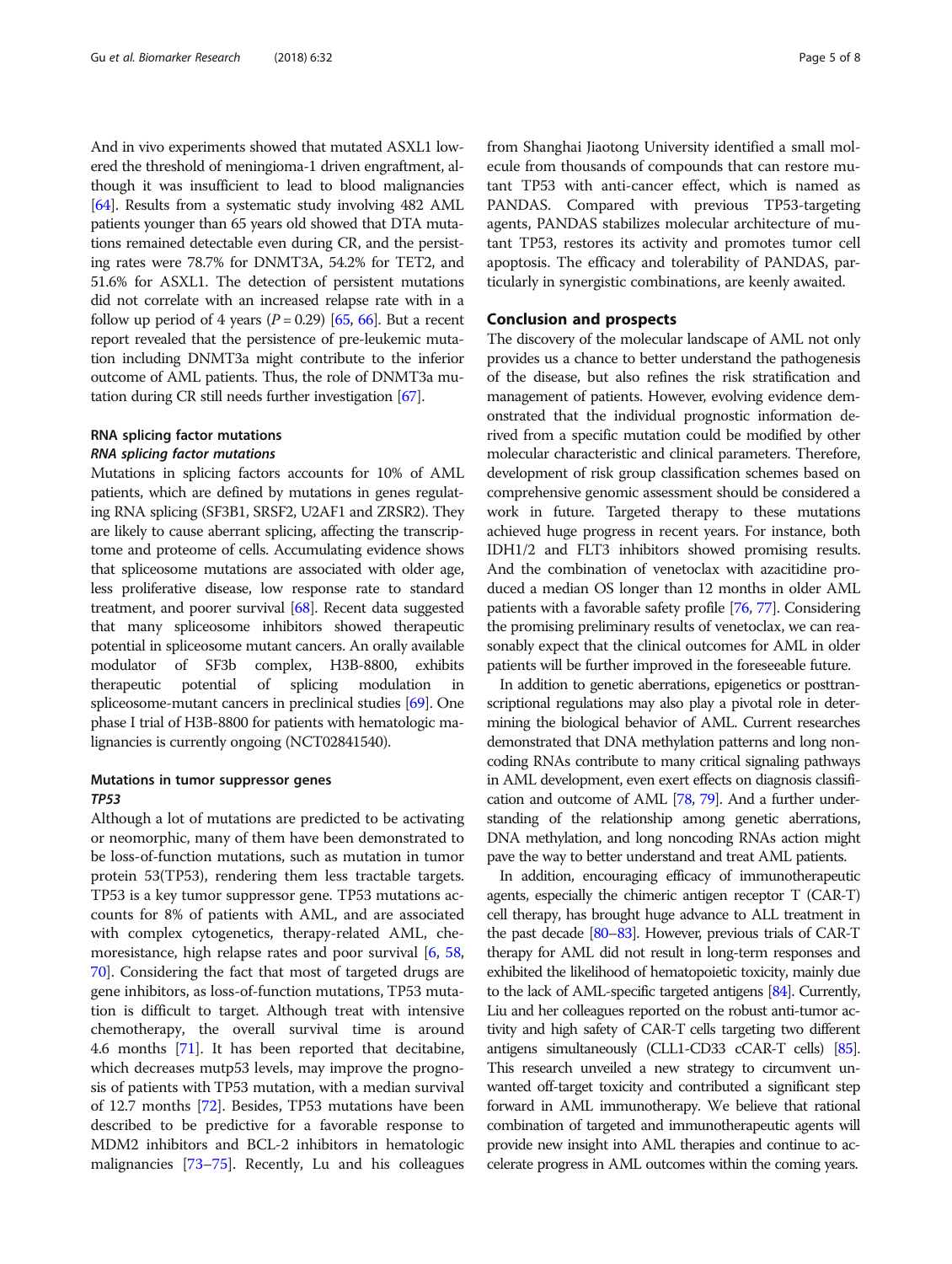#### <span id="page-5-0"></span>Abbreviations

allo-HSCT: Allogeneic hematopoietic stem cell transplant; AML: Acute myeloid leukemia; ASXL1: Additional sex comb-like 1; BCL-2: B-cell CLL/lymphoma 2; CAR-T: Chimeric antigen receptor T; CBF-AML: Core-binding factor AML; CEBPA: CCAAT/enhancer binding protein α; CIR: Cumulative incidence of relapse; CN-AML: Normal cytogenetics; DNMT3A: DNA methyltransferase 3A; EZH2: Enhancer of zeste homolog 2; FLT3-ITD: FMS-related tyrosine kinase 3 internal tandem duplications; FLT3-TKD: FMS-related tyrosine kinase 3-tyrosine kinase domain; IDH1/2: Isocitrate dehydrogenase1/2; MDM2: Mouse double minute 2 homolog; NGS: Next-generation sequencing; OS: Overall survival; R/R AML: Relapsed or refractory AML; RFS: Relapse-free survival; RUNX1: Runt-related transcription factor 1; SF3B1: Splicing factor 3B subunit 1; TET2: Ten-eleven translocation gene-2; TP53: Tumor protein 53

#### Funding

This study was supported by National Natural Science Foundation of China (81670159), CAMS Innovation Fund for Medical Sciences (CIFMS 2016-I2M-3- 004), Peking Union Medical College Youth Fund (2017320022).

#### Availability of data and materials

Data sharing not applicable to this article as no datasets were generated or analyzed during the current study.

#### Authors' contributions

RG and XY wrote the paper. HW revised the paper. All authors collected the data, read and approved the final manuscript.

#### Ethics approval and consent to participate

Not applicable.

# Consent for publication

Not applicable.

#### Competing interests

The authors declare that they have no competing interests.

# Publisher's Note

Springer Nature remains neutral with regard to jurisdictional claims in published maps and institutional affiliations.

# Received: 24 August 2018 Accepted: 4 October 2018 Published online: 08 November 2018

#### References

- Papaemmanuil E, Gerstung M, Bullinger L, Gaidzik VI, Paschka P, Roberts ND, et al. Genomic classification and prognosis in acute myeloid leukemia. N Engl J Med. 2016;374:2209–21.
- Patel JP, Gonen M, Figueroa ME, Fernandez H, Sun Z, Racevskis J, et al. Prognostic relevance of integrated genetic profiling in acute myeloid leukemia. N Engl J Med. 2012;366:1079–89.
- 3. Grimwade D, Hills RK, Moorman AV, Walker H, Chatters S, Goldstone AH, et al. Refinement of cytogenetic classification in acute myeloid leukemia: determination of prognostic significance of rare recurring chromosomal abnormalities among 5876 younger adult patients treated in the United Kingdom Medical Research Council trials. Blood. 2010;116:354–65.
- Grimwade D, Mrozek K. Diagnostic and prognostic value of cytogenetics in acute myeloid leukemia. Hematol Oncol Clin North Am. 2011;25:1135–61.
- 5. Lichtenegger FS, Krupka C, Haubner S, Kohnke T, Subklewe M. Recent developments in immunotherapy of acute myeloid leukemia. J Hematol Oncol. 2017;10:142.
- 6. Grimwade D, Ivey A, Huntly BJ. Molecular landscape of acute myeloid leukemia in younger adults and its clinical relevance. Blood. 2016;127:29–41.
- 7. Liu B, Song Y, Liu D. Clinical trials of CAR-T cells in China. J Hematol Oncol. 2017;10:166.
- 8. DiNardo DC, JE C. In: Tallman MS, McCrae KR, Sonali S, Crowther MA, editors. Mutations in AML: prognostic and therapeutic implications: Hematology, Washington: American Society of Hematology. 2016. p. 348–55.
- 9. Schnittger S, Schoch C, Kern W, Mecucci C, Tschulik C, Martelli MF, et al. Nucleophosmin gene mutations are predictors of favorable prognosis in acute myelogenous leukemia with a normal karyotype. Blood. 2005;106: 3733–9.
- 10. Pratcorona M, Brunet S, Nomdedeu J, Ribera JM, Tormo M, Duarte R, et al. Favorable outcome of patients with acute myeloid leukemia harboring a low-allelic burden FLT3-ITD mutation and concomitant NPM1 mutation: relevance to post-remission therapy. Blood. 2013;121:2734–8.
- 11. Haferlach C, Mecucci C, Schnittger S, Kohlmann A, Mancini M, Cuneo A, et al. AML with mutated NPM1 carrying a normal or aberrant karyotype show overlapping biologic, pathologic, immunophenotypic, and prognostic features. Blood. 2009;114:3024–32.
- 12. Versluis J, In 't Hout FE, Devillier R, van Putten WL, Manz MG, Vekemans MC, et al. Comparative value of post-remission treatment in cytogenetically normal AML subclassified by NPM1 and FLT3-ITD allelic ratio. Leukemia. 2017;31:26–33.
- 13. Döhner H, Estey E, Grimwade D, Amadori S, Appelbaum FR, Büchner T, et al. Diagnosis and management of AML in adults: 2017 ELN recommendations from an international expert panel. Blood. 2017;129:424–47.
- 14. O' Donnell MR. Tallman MS. Abboud CN. Altman JK. Appelbaum FR. Bhatt VR, et al. NCCN clinical practice Guilelines in oncology: acute meyloid leukemia. Version 2. 2018. [https://www.nccn.org/professionals/physician\\_](https://www.nccn.org/professionals/physician_gls/default.aspx#site) [gls/default.aspx#site.](https://www.nccn.org/professionals/physician_gls/default.aspx#site) Accessed 1 Aug 2018.
- 15. Loghavi S, Zuo Z, Ravandi F, Kantarjian HM, Bueso-Ramos C, Zhang L, et al. Clinical features of de novo acute myeloid leukemia with concurrent DNMT3A, FLT3 and NPM1 mutations. J Hematol Oncol. 2014;7:74.
- 16. Patel SS, Kuo FC, Gibson CJ, Steensma DP, Soiffer RJ, Alyea EP 3rd, et al. High NPM1-mutant allele burden at diagnosis predicts unfavorable outcomes in de novo AML. Blood. 2018;131:2816–25.
- 17. Becker H, Marcucci G, Maharry K, Radmacher MD, Mrozek K, Margeson D, et al. Favorable prognostic impact of NPM1 mutations in older patients with cytogenetically normal de novo acute myeloid leukemia and associated gene- and microRNA-expression signatures: a Cancer and leukemia group B study. J Clin Oncol. 2010;28:596–604.
- 18. Ostronoff F, Othus M, Lazenby M, Estey E, Appelbaum FR, Evans A, et al. Prognostic significance of NPM1 mutations in the absence of FLT3-internal tandem duplication in older patients with acute myeloid leukemia: a SWOG and UK National Cancer Research Institute/Medical Research Council report. J Clin Oncol. 2015;33:1157–64.
- 19. Lazenby M, Gilkes AF, Marrin C, Evans A, Hills RK, Burnett AK. The prognostic relevance of flt3 and npm1 mutations on older patients treated intensively or non-intensively: a study of 1312 patients in the UK NCRI AML16 trial. Leukemia. 2014;28:1953–9.
- 20. Luskin MR, Lee JW, Fernandez HF, Abdel-Wahab O, Bennett JM, Ketterling RP, et al. Benefit of high-dose daunorubicin in AML induction extends across cytogenetic and molecular groups. Blood. 2016;127:1551–8.
- 21. Schlenk RF, Frohling S, Hartmann F, Fischer JT, Glasmacher A, del Valle F, et al. Phase III study of all-trans retinoic acid in previously untreated patients 61 years or older with acute myeloid leukemia. Leukemia. 2004;18:1798–803.
- 22. El Hajj H, Dassouki Z, Berthier C, Raffoux E, Ades L, Legrand O, et al. Retinoic acid and arsenic trioxide trigger degradation of mutated NPM1, resulting in apoptosis of AML cells. Blood. 2015;125:3447–54.
- 23. Schlenk RF, Kayser S, Bullinger L, Kobbe G, Casper J, Ringhoffer M, et al. Differential impact of allelic ratio and insertion site in FLT3-ITD-positive AML with respect to allogeneic transplantation. Blood. 2014;124:3441–9.
- 24. Wang Y, Xu Y, Li S, Liu J, Xing Y, Xing H, et al. Targeting FLT3 in acute myeloid leukemia using ligand-based chimeric antigen receptor-engineered T cells. J Hematol Oncol. 2018;11:60.
- 25. Rollig C, Serve H, Huttmann A, Noppeney R, Muller-Tidow C, Krug U, et al. Addition of sorafenib versus placebo to standard therapy in patients aged 60 years or younger with newly diagnosed acute myeloid leukaemia (SORAML): a multicentre, phase 2, randomised controlled trial. Lancet Oncol. 2015;16:1691–9.
- 26. Stone RM, Mandrekar SJ, Sanford BL, Laumann K, Geyer S, Bloomfield CD, et al. Midostaurin plus chemotherapy for acute myeloid leukemia with a FLT3 mutation. N Engl J Med. 2017;377:454–64.
- 27. Cortes JE, Kantarjian H, Foran JM, Ghirdaladze D, Zodelava M, Borthakur G, et al. Phase I study of quizartinib administered daily to patients with relapsed or refractory acute myeloid leukemia irrespective of FMS-like tyrosine kinase 3 internal tandem duplication status. J Clin Oncol. 2013;31:3681–7.
- 28. Perl AE, Altman JK, Cortes J, Smith C, Litzow M, Baer MR, et al. Selective inhibition of FLT3 by gilteritinib in relapsed or refractory acute myeloid leukaemia: a multicentre, first-in-human, open-label, phase 1-2 study. Lancet Oncol. 2017;18:1061–75.
- 29. Yang X, Wang J. Precision therapy for acute myeloid leukemia. J Hematol Oncol. 2018;11:3.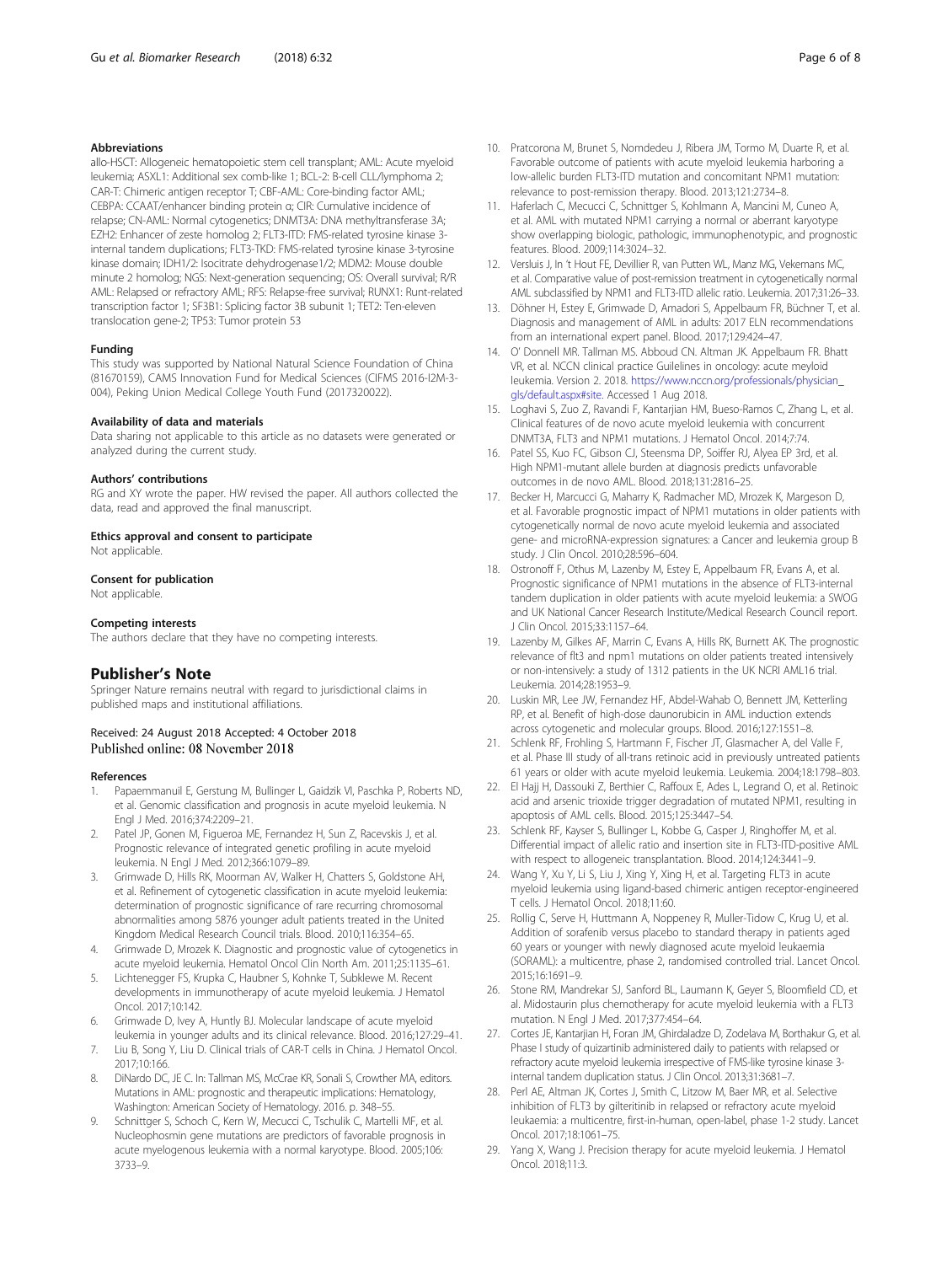- <span id="page-6-0"></span>30. Cortes J, Khaled S, Martinelli G, Perl AE, Ganguly S, Russell N, et al. Quizartinib significantly prolongs overall survival in patients with FLT3 internal tandem duplication-mutated (Mut) relapsed/refractory AML in the phase 3, randomized, controlled quantum-r trial. European Hematology Association Congress Abstract. 2018:LB2600. [https://learningcenter.ehaweb.](https://learningcenter.ehaweb.org/eha/2018/stockholm/218882/jorge.cortes.quizartinib.significantly.prolongs.overall.survival.in.patients.htmlf=menu=6*ce_id=1346*ot_id=19045*media=3*browseby=8) [org/eha/2018/stockholm/218882/jorge.cortes.quizartinib.significantly.](https://learningcenter.ehaweb.org/eha/2018/stockholm/218882/jorge.cortes.quizartinib.significantly.prolongs.overall.survival.in.patients.htmlf=menu=6*ce_id=1346*ot_id=19045*media=3*browseby=8) [prolongs.overall.survival.in.patients.htmlf=menu=6\\*ce\\_id=1346\\*ot\\_id=](https://learningcenter.ehaweb.org/eha/2018/stockholm/218882/jorge.cortes.quizartinib.significantly.prolongs.overall.survival.in.patients.htmlf=menu=6*ce_id=1346*ot_id=19045*media=3*browseby=8) [19045\\*media=3\\*browseby=8](https://learningcenter.ehaweb.org/eha/2018/stockholm/218882/jorge.cortes.quizartinib.significantly.prolongs.overall.survival.in.patients.htmlf=menu=6*ce_id=1346*ot_id=19045*media=3*browseby=8). Accessed 16 July 2018.
- 31. Pratz K, Cherry M, Altman JK, Cooper BW, Cruz JC, Jurcic JG, et al. Preliminary results from a phase 1 study of gilteritinib in combination with induction and consolidation chemotherapy in subjects with newly diagnosed acute myeloid leukemia (AML). Blood. 2017;130:722.
- 32. Walter RB, Collins RH, Stone RM, Tallman MS, Karanes C, Vigil CE, et al. Addition of crenolanib to standard induction and consolidation therapies improved long-term outcomes in newly diagnosed FLT3 mutant AML patients ≤ 60 years old. European Hematology Association Congress Abstract. 2018:PF227. [https://learningcenter.ehaweb.org/eha/2018/](https://learningcenter.ehaweb.org/eha/2018/stockholm/214713/roland.b.walter.addition.of.crenolanib.to.standard.induction.and.consolidation.html?f=menu=6*ce_id=1346*ot_id=19045*media=3*browseby=8) [stockholm/214713/roland.b.walter.addition.of.crenolanib.to.standard.](https://learningcenter.ehaweb.org/eha/2018/stockholm/214713/roland.b.walter.addition.of.crenolanib.to.standard.induction.and.consolidation.html?f=menu=6*ce_id=1346*ot_id=19045*media=3*browseby=8) [induction.and.consolidation.html?f=menu=6\\*ce\\_id=1346\\*ot\\_id=](https://learningcenter.ehaweb.org/eha/2018/stockholm/214713/roland.b.walter.addition.of.crenolanib.to.standard.induction.and.consolidation.html?f=menu=6*ce_id=1346*ot_id=19045*media=3*browseby=8) [19045\\*media=3\\*browseby=8](https://learningcenter.ehaweb.org/eha/2018/stockholm/214713/roland.b.walter.addition.of.crenolanib.to.standard.induction.and.consolidation.html?f=menu=6*ce_id=1346*ot_id=19045*media=3*browseby=8). Accessed 16 July 2018.
- 33. Saygin C, Carraway HE. Emerging therapies for acute myeloid leukemia. J Hematol Oncol. 2017;10:93.
- 34. Wei H, Wang Y, Zhou C, Lin D, Liu B, Liu K, et al. Distinct genetic alteration profiles of acute myeloid leukemia between Caucasian and eastern Asian population. J Hematol Oncol. 2018;11:18.
- 35. Qin YZ, Wang Y, Xu LP, Zhang XH, Chen H, Han W, et al. The dynamics of RUNX1-RUNX1T1 transcript levels after allogeneic hematopoietic stem cell transplantation predict relapse in patients with t (8;21) acute myeloid leukemia. J Hematol Oncol. 2017;10:44.
- 36. Paschka P, Marcucci G, Ruppert AS, Mrozek K, Chen H, Kittles RA, et al. Adverse prognostic significance of KIT mutations in adult acute myeloid leukemia with inv (16) and t (8;21): a Cancer and leukemia group B study. J Clin Oncol. 2006;24:3904–11.
- 37. Gong BF, Tan YH, Liao AJ, Li J, Mao YY, Lu N, et al. Impact of KIT D816 mutation on salvage therapy in relapsed acute myeloid leukemia with t (8; 21) translocation. Zhonghua Xue Ye Xue Za Zhi. 2018;39:460–4. [https://doi.](https://doi.org/10.3760/cma.j.issn.0253-2727.2018.06.004) [org/10.3760/cma.j.issn.0253-2727.2018.06.004](https://doi.org/10.3760/cma.j.issn.0253-2727.2018.06.004).
- 38. Miyawaki S, Ohtake S, Fujisawa S, Kiyoi H, Shinagawa K, Usui N, et al. A randomized comparison of 4 courses of standard-dose multiagent chemotherapy versus 3 courses of high-dose cytarabine alone in postremission therapy for acute myeloid leukemia in adults: the JALSG AML201 study. Blood. 2011;117:2366–72.
- 39. Marcucci G, Geyer S, Zhao W, Caroll AJ, Bucci D, Uy GL, et al. Adding KIT inhibitor Dasatinib (DAS) to chemotherapy overcomes the negative impact of KIT mutation/over-expression in core binding factor (CBF) acute myeloid leukemia (AML): results from CALGB 10801(Alliance). Blood. 2014;124:8.
- 40. Gaidzik VI, Teleanu V, Papaemmanuil E, Weber D, Paschka P, Hahn J, et al. RUNX1 mutations in acute myeloid leukemia are associated with distinct clinico-pathologic and genetic features. Leukemia. 2016;30:2160–8.
- 41. Gaidzik VI, Bullinger L, Schlenk RF, Zimmermann AS, Rock J, Paschka P, et al. RUNX1 mutations in acute myeloid leukemia: results from a comprehensive genetic and clinical analysis from the AML study group. J Clin Oncol. 2011; 29:1364–72.
- 42. Arber DA, Orazi A, Hasserjian R, Thiele J, Borowitz MJ, Le Beau MM, et al. The 2016 revision to the World Health Organization classification of myeloid neoplasms and acute leukemia. Blood. 2016;127:2391–405.
- 43. Stengel A, Kern W, Meggendorfer M, Nadarajah N, Perglerova K, Haferlach T, et al. Number of RUNX1 mutations, wild-type allele loss and additional mutations impact on prognosis in adult RUNX1-mutated AML. Leukemia. 2018;32:295–302.
- 44. Taskesen E, Bullinger L, Corbacioglu A, Sanders MA, Erpelinck CA, Wouters BJ, et al. Prognostic impact, concurrent genetic mutations, and gene expression features of AML with CEBPA mutations in a cohort of 1182 cytogenetically normal AML patients: further evidence for CEBPA double mutant AML as a distinctive disease entity. Blood. 2011;117:2469–75.
- 45. Wouters BJ, Lowenberg B, Erpelinck-Verschueren CA, van Putten WL, Valk PJ, Delwel R. Double CEBPA mutations, but not single CEBPA mutations, define a subgroup of acute myeloid leukemia with a distinctive gene expression profile that is uniquely associated with a favorable outcome. Blood. 2009;113:3088–91.
- 46. Schlenk RF, Taskesen E, van Norden Y, Krauter J, Ganser A, Bullinger L, et al. The value of allogeneic and autologous hematopoietic stem cell

transplantation in prognostically favorable acute myeloid leukemia with double mutant CEBPA. Blood. 2013;122:1576–82.

- 47. Dang L, White DW, Gross S, Bennett BD, Bittinger MA, Driggers EM, et al. Cancer-associated IDH1 mutations produce 2-hydroxyglutarate. Nature. 2009;462:739–44.
- 48. Figueroa ME, Abdel-Wahab O, Lu C, Ward PS, Patel J, Shih A, et al. Leukemic IDH1 and IDH2 mutations result in a hypermethylation phenotype, disrupt TET2 function, and impair hematopoietic differentiation. Cancer Cell. 2010; 18:553–67.
- 49. Hackl H, Astanina K, Wieser R. Molecular and genetic alterations associated with therapy resistance and relapse of acute myeloid leukemia. J Hematol Oncol. 2017;10:51.
- 50. Abbas S, Lugthart S, Kavelaars FG, Schelen A, Koenders JE, Zeilemaker A, et al. Acquired mutations in the genes encoding IDH1 and IDH2 both are recurrent aberrations in acute myeloid leukemia: prevalence and prognostic value. Blood. 2010;116:2122–6.
- 51. Marcucci G, Maharry K, Wu YZ, Radmacher MD, Mrozek K, Margeson D, et al. IDH1 and IDH2 gene mutations identify novel molecular subsets within de novo cytogenetically normal acute myeloid leukemia: a Cancer and leukemia group B study. J Clin Oncol. 2010;28:2348–55.
- 52. Green CL, Evans CM, Zhao L, Hills RK, Burnett AK, Linch DC, et al. The prognostic significance of IDH2 mutations in AML depends on the location of the mutation. Blood. 2011;118:409–12.
- 53. Boissel N, Nibourel O, Renneville A, Gardin C, Reman O, Contentin N, et al. Prognostic impact of isocitrate dehydrogenase enzyme isoforms 1 and 2 mutations in acute myeloid leukemia: a study by the acute leukemia French association group. J Clin Oncol. 2010;28:3717–23.
- 54. Stein EM, DiNardo CD, Pollyea DA, Fathi AT, Roboz GJ, Altman JK, et al. Enasidenib in mutant IDH2 relapsed or refractory acute myeloid leukemia. Blood. 2017;130:722–31.
- 55. Pollyea DA, DiNardo CD, Botton SD, Stein EM, Roboz GJ, Mims AS, et al. Ivosidenib (AG-120) in mutant IDH1 relapsed/refractory Acute myeloid leukemia:results of a phase 1 study. European Hematology Association Congress Abstract. 2018:S1560. [https://learningcenter.ehaweb.org/eha/2018/](https://learningcenter.ehaweb.org/eha/2018/stockholm/214479/daniel.a.pollyea.ivosidenib.28ag-12029.in.mutant.idh1.relapsed.refractory.acute.html?f=menu=6*ce_id=1346*ot_id=19045*media=3*browseby=8) [stockholm/214479/daniel.a.pollyea.ivosidenib.28ag-12029.in.mutant.idh1.](https://learningcenter.ehaweb.org/eha/2018/stockholm/214479/daniel.a.pollyea.ivosidenib.28ag-12029.in.mutant.idh1.relapsed.refractory.acute.html?f=menu=6*ce_id=1346*ot_id=19045*media=3*browseby=8) [relapsed.refractory.acute.html?f=menu=6\\*ce\\_id=1346 \\*ot\\_id=19045\\*media=](https://learningcenter.ehaweb.org/eha/2018/stockholm/214479/daniel.a.pollyea.ivosidenib.28ag-12029.in.mutant.idh1.relapsed.refractory.acute.html?f=menu=6*ce_id=1346*ot_id=19045*media=3*browseby=8) [3\\*browseby=8](https://learningcenter.ehaweb.org/eha/2018/stockholm/214479/daniel.a.pollyea.ivosidenib.28ag-12029.in.mutant.idh1.relapsed.refractory.acute.html?f=menu=6*ce_id=1346*ot_id=19045*media=3*browseby=8). Accessed 16 July 2018.
- 56. Wei A, Strickland SA, Roboz GJ, Hou J-Z, Fiedler W, Lin TL, et al. Safety and efficacy of venetoclax plus low-dose cytarabine in treatment-naive patients aged ≥65 years with acute myeloid leukemia. Blood. 2016;128:102.
- 57. Yuan XQ, Peng L, Zeng WJ, Jiang BY, Li GC, Chen XP. DNMT3A R882 mutations predict a poor prognosis in AML: a meta-analysis from 4474 patients. Medicine. 2016;95:e3519.
- 58. Gaidzik VI, Schlenk RF, Paschka P, Stolzle A, Spath D, Kuendgen A, et al. Clinical impact of DNMT3A mutations in younger adult patients with acute myeloid leukemia: results of the AML study group (AMLSG). Blood. 2013;121: 4769–77.
- 59. Gale RE, Lamb K, Allen C, El-Sharkawi D, Stowe C, Jenkinson S, et al. Simpson's paradox and the impact of different DNMT3A mutations on outcome in younger adults with acute myeloid leukemia. J Clin Oncol. 2015;33:2072–83.
- 60. Micol JB, Duployez N, Boissel N, Petit A, Geffroy S, Nibourel O, et al. Frequent ASXL2 mutations in acute myeloid leukemia patients with t(8;21)/ RUNX1-RUNX1T1 chromosomal translocations. Blood. 2014;124:1445–9.
- 61. Shlush LI, Zandi S, Mitchell A, Chen WC, Brandwein JM, Gupta V, et al. Identification of pre-leukaemic haematopoietic stem cells in acute leukaemia. Nature. 2014;506:328–33.
- 62. Tan Y, Liu H, Chen S. Mutant DNA methylation regulators endow hematopoietic stem cells with the preleukemic stem cell property, a requisite of leukemia initiation and relapse. Front Med. 2015;9:412–20.
- 63. Jan M, Snyder TM, Corces-Zimmerman MR, Vyas P, Weissman IL, Quake SR, et al. Clonal evolution of preleukemic hematopoietic stem cells precedes human acute myeloid leukemia. Sci Transl Med. 2012;4:149ra18.
- 64. Hsu YC, Chiu YC, Lin CC, Kuo YY, Hou HA, Tzeng YS, et al. The distinct biological implications of Asxl1 mutation and its roles in leukemogenesis revealed by a knock-in mouse model. J Hematol Oncol. 2017;10:139.
- 65. Jongen-Lavrencic M, Grob T, Hanekamp D, Kavelaars FG, Al Hinai A, Zeilemaker A, et al. Molecular Minimal Residual Disease in Acute Myeloid Leukemia. N Engl J Med. 2018;378:1189–99.
- 66. Jongen-Lavrencic M, Tim Grob FG, ASA K, Al Hinai AZ, CAJ E-V, Yvette Norden RM, et al. Prospective mlecular MRD dtection by NGS: a powerful